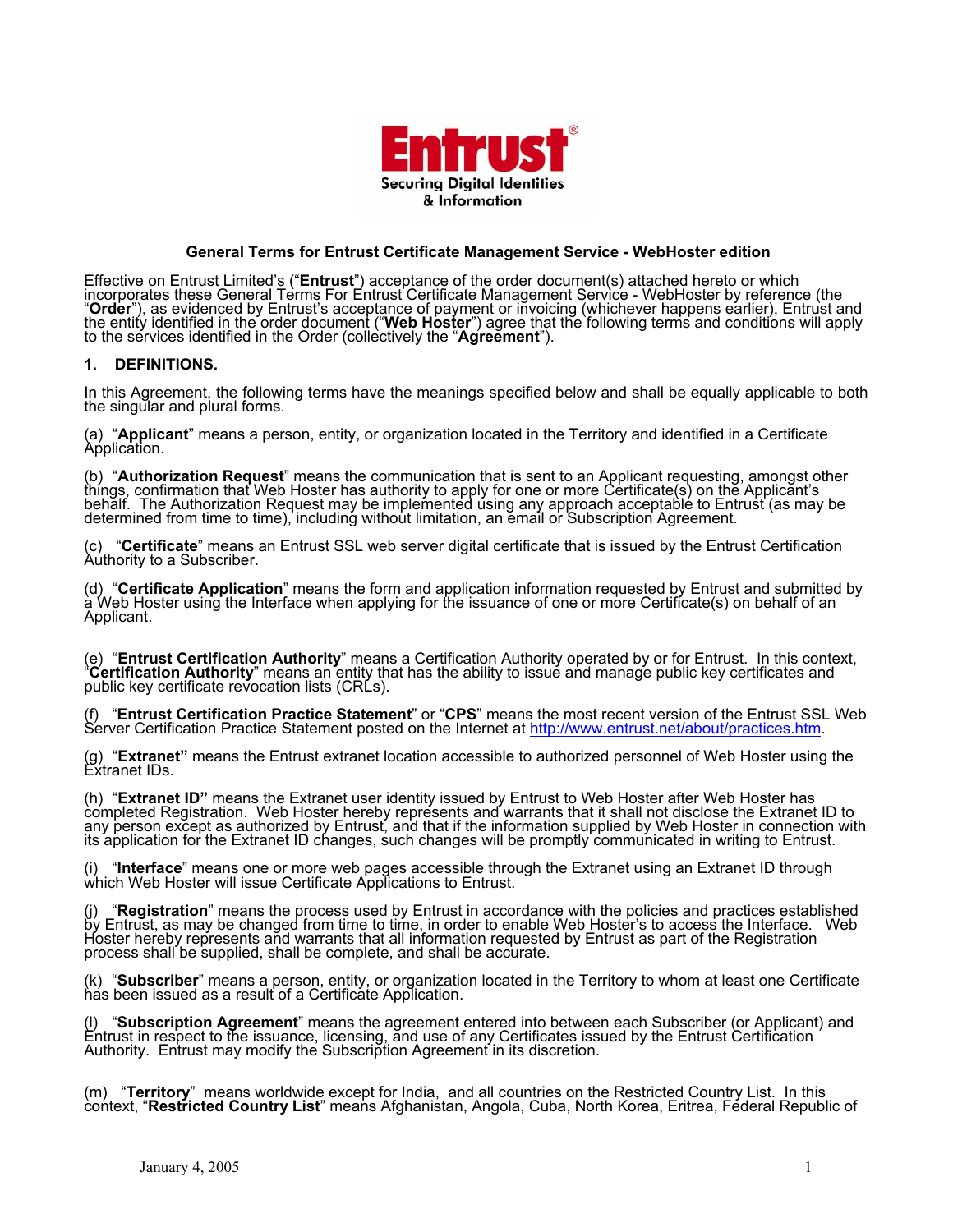Yugoslavia (Serbia and Montenegro), Iran, Iraq, Liberia, Libya, Myanmar, Rwanda, Sierra Leone, Syria and Sudan. Entrust may update the Restricted Country List at any time.

# **2. LICENSE**

Subject to the terms and conditions of this Agreement and the Entrust Certification Practice Statement, Entrust non-exclusive,<br>to the extent that ; and (ii) install Certificates delivered pursuant to Section 3 of this Agreement on behalf of Subscribers to whom such Certificates are issued provided that such Subscriber has consented to the Subscription Agreement and the Authorization<br>Request. hereby grants to Web Hoster, and Web Hoster hereby accepts, for the term of the Agreement, a non-transferable, license to (i) use the Interface solely to issue Certificate Applications to Entrust Entrust has received pre-payment of the applicable fees from Web Hoster for each Certificate are issued provided tha

# **3. DUTIES OF ENTRUST**

uccessfully pproved by eived pre-payment then Entrust or a ting on behalf of Entrust will perform limited verification (as described in the Entrust Certification criber information submitted by such Web Hoster, Entrust may issue one or more<br>ter completing such limited verification. If Entrust issues one or more Entrust st repository for retrieval Subject to Web Hoster's compliance with this Agreement and provided that (i) Web Hoster has s completed Registration; (ii) Entrust receives a Certificate Application from Web Hoster in a form a Entrust; (iii) such Applicant has agreed to a Subscription Agreement; and (iv) Entrust has rec of the applicable Certificate Application fee from Web Hoster during the term of this Agreement; subcontractor ac Practice Statement) of the Subs Certificates to such Applicant af Certificates to such Applicant, Entrust shall place such Entrust Certificate(s) in the Entru by the Web Hoster.

## 4. **PRICE, PAYMENT AND TAXES**

Fees. Web Hoster shall pre-pay to Entrust the fees set forth in the Order before the rights of Web xcept for ons in the ll be e percent (1%) per month, or the maximum rate permitted by law, on the outstanding amounts. (a) Fees. Web Hoster shall pre-pay to Hoster granted pursuant to Section 2, and the duties of Entrust described in Section 3, arise. E the fees and Certificate quantity indicated in such Order document, all other terms and conditi Order shall not apply. In the event that any fees payable are not paid when due, Web Hoster sha subject to a late fee at the lesser of the rate of on

(b) **Taxes.** In addition to the fees described in the Order, Web Hoster shall be responsible for any taxes, fees,<br>duties, or other amounts, however designated, including without limitation value-added and withholding taxe (b) Taxes. In addition to the fees described in the Order, Web Hoster shall be responsible for any taxes, fees, duties, or other amounts, however designated, including without limitation value-added and withholding taxes, provided by Entrust to Web Hoster under this Agreement.

### **RANTIES 5. DISCLAIMER OF WAR**

**EPRESENTATIONS STATUTORY, BY AND ALL -INFRINGEMENT, EXEPT AS SPECIFICALLY STATED IN THIS AGREEMENT, ENTRUST MAKES NO R AND GIVES NO WARRANTIES OR CONDITIONS, WHETHER EXPRESS, IMPLIED, USAGE OF TRADE, OR OTHERWISE, AND ENTRUST SPECIFICALLY DISCLAIMS ANY REPRESENTATIONS, WARRANTIES, AND CONDITIONS OF MERCHANTABILITY, NON TITLE, SATISFACTORY QUALITY, OR FITNESS FOR A PARTICULAR PURPOSE.** 

# **6. LIMITATION OF LIABILITY**

**NTS, SUPPLIERS, S, OR DIRECTORS SHALL BE LIABLE FOR ANY INCIDENTAL, SPECIAL, PUNITIVE, ITHOUT ILL, LOSS OF AR LOSS), CLUDING R ANY LIABILITY ENT IN RESPECT O CLAIMS FOR LOSS OF NEITHER ENTRUST NOR ANY OF ITS AFFILIATES, SUBCONTRACTORS, AGE EMPLOYEE EXEMPLARY, INDIRECT, RELIANCE, OR CONSEQUENTIAL DAMAGES (INCLUDING, W LIMITATION, DAMAGES FOR LOSS OF BUSINESS OPPORTUNITIES, LOSS OF GOODW PROFITS, BUSINESS INTERRUPTION, LOSS OF DATA, LOST SAVINGS OR OTHER SIMIL WHETHER ARISING FROM CONTRACT (INCLUDING FUNDAMENTAL BREACH), TORT (IN NEGLIGENCE) OR ANY OTHER THEORY OF LIABILITY. NEITHER PARTY SHALL INCU TO THE OTHER AS A RESULT OF NONRENEWAL OR TERMINATION OF THIS AGREEM OF ANY CERTIFICATE PRODUCT OR IN ITS ENTIRETY, INCLUDING BUT NOT LIMITED T COMMERCIAL INDEMNITY, LOSS OF INVESTMENT, LOSS OF SHARE VALUE, OR INVESTMENT.** 

**IN NO EVENT SHALLTHE TOTAL CUMULATIVE LIABILITY OF ENTRUST OR ITS AFFILIATES TO WEB HOSTER ARISING OUT OF OR RELATING TO THIS AGREEMENT OR ANY PRODUCTS OR SERVICES PROVIDED BY ENTRUST HEREUNDER, EXCEED THE CUMULATIVE AMOUNTS PAID BY WEB HOSTER TO ENTRUST ("CUMULATIVE DAMAGE CAP"). THIS LIMITATION SHALL APPLY REGARDLESS OF THE NUMBER OF TRANSACTIONS, DIGITAL SIGNATURES, OR CAUSES OF ACTION ARISING OUT OF OR RELATED TO THIS AGREEMENT OR ANY PRODUCTS OR SERVICES PROVIDED UNDER THIS AGREEMENT. THE FOREGOING LIMITATIONS SHALL APPLY TO ANY LIABILITY WHETHER BASED IN**  CONTRACT (INCLUDING FUNDAMENTAL BREACH), TORT (INCLUDING NEGLIGENCE) OR ANY OTHER<br>THEORY OF LIABILITY, INCLUDING ANY DIRECT, INDIRECT, SPECIAL, PUNITIVE, EXEMPLARY, **CONSEQUENTIAL, RELIANCE OR INCIDENTAL DAMAGES.**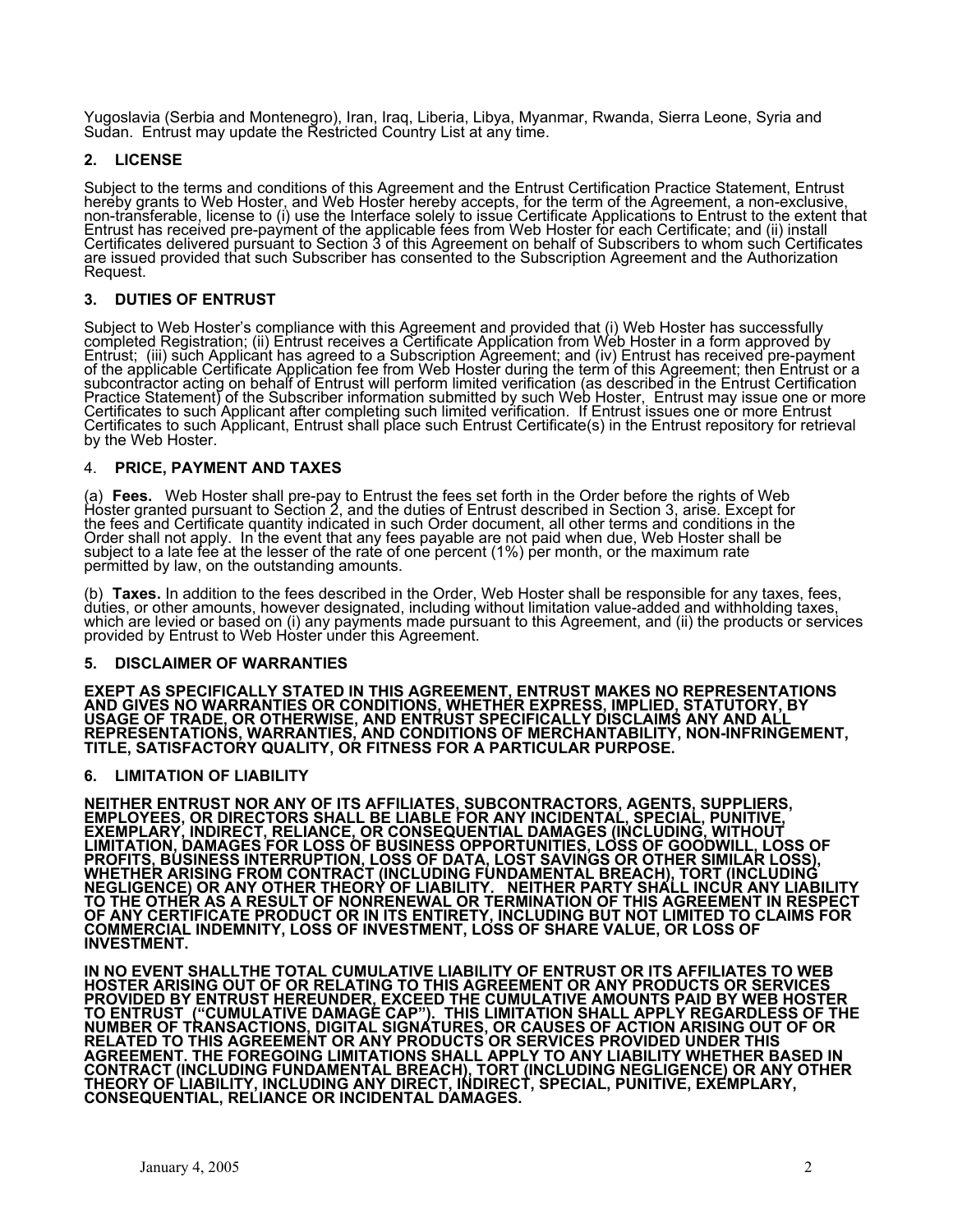#### **THE FOREGOING LIMITATIONS SHALL APPLY NOTWITHSTANDING THE FAILURE OF E PURPOSE OF ANY LIMITED REME SSENTIAL DY STATED HEREIN AND EVEN IF A PARTY HAS BEEN ADVISED OF SE DAMAGES. THE POSSIBILITY OF THO**

# **7. TERM AND TERMINATION**

greement and ths following acceptance of the Order or any subsequent order rs by reference and is (a) **Term.** This Agreement shall commence as of the effective date indicated at the start of this A shall remain in effect for a period twelve (12) mon which incorporates these General Terms For Certificate Enrollment Service for Web Hoste accepted by Entrust during the term of this Agreement.

(a) assigns or y thĭs Agreement,<br>ereof, (c) files a a material change of ownership, makes an assignment for the benefit of creditors, consents to the appointment of a trustee,<br>or if bankruptcy, reorganization or insolvency proceedings are instituted by or against it. Entrust may, wit pay any amounts e with thirty (30) (b) **Termination**. Either party may terminate this Agreement immediately if the other party: àttempts to assign this Agreement or any rights herĕunder to a third partý except as permitted by<br>(b) fails to correct a material breach of this Agreement within thirty days after receipt of notice the bankruptcy petition or has such a petition filed involuntarily against it, becomes insolvent, makes change of ownership, makes an assignment for the benefit of creditors, consents to the appointm notice, terminate this Agreement and revoke all Certificates immediately if Web Hoster fails to due to Entrust under this Agreement. Either party may terminate this Agreement for convenienc days prior written notice to the other party.

(c) Survival. The rights and obligations of the Parties under Sections 1, 4, 5, 6, 7(c) and 8 of this Agreement<br>shall survive the termination or expiration of this Agreement. Any payment obligations that have accrued prior ace will be (c) **Survival**. Th shall survive the term further rights to issue Certificate Requests pursuant to Section 2 of this Agreement and the Interf disabled by Entrust.

# **8. MISCELLANEOUS**

(a) **Nature of Obligations Between Parties.** This Agreement will not constitute, create or in any way be<br>interpreted as a joint venture, partnership or formal business organization of any kind. No party will have the ri nd will not Hoster make any representations or warranties on behalf of Entrust. No profits, losses, or costs will be shared under any provision of this Agreement. (a) Nature of Obligations Between Parties. This Agreement will not constitute, create or in any way be interpreted as a joint venture, partnership or formal business organization of any kind. No party w or authority to assume, create, or enlarge any obligation or commitment- on behalf of any other, a represent itself as having the authority to bind any other in any manner. Under no circumstances shall Web er make any representations or warranties on behalf of E

hereunder, such notice or communication shall be in writing and (a) personally delivered. (b) sent by international air courier service with confirmation of delivery requested, or (c) transmitted by fax as follows: **Notices.** In any case where any notice or other communication is required or permitted to be given

If to Web Hoster: the address/fax number indicated in the Order;

If to Entrust:

Ontario Canada.<br>K2K 3E7 ENTRUST LIMITED 1000 Innovation Drive, Ottawa,

Attention: Contracts Department Fax: (613) 270-3068 Tel: (613) 270-3400

All such notices or other communications shall be deemed to have been given and received (i) upon receipt if personally delivered, (ii) when delivery is confirmed if sent by international air courier service, or (iii) the following business day if by fax.

all be governed rence to its y action brought in ts for the International Sale of Goods; (ii) the 1974 Convention on the Limitation Period in the International Sale of Goods; and (iii) the Protocol amending the 1974 Convention, done at Vienna April 11, 1980; are expressly excluded. (c) **Choice of Law.** This Agreement and the rights and obligations of the Parties hereunder sh by and construed in accordance with the laws of the Province of Ontario, Canada without refe provisions on conflict of laws. The Parties waive any right to a jury trial with respect to an connection with this Agreement. The application of (i) the United Nations Convention on Contrac

(d) **Choice of Forum**. The Federal and Provincial Courts in Ottawa, Ontario, Canada shall have exclusive jurisdiction over any legal action or proceeding arising out of or relating to this Agreement.

(e) I**nterpretation.** This Agreement shall be fairly interpreted in accordance with its terms without any strict<br>construction in favor of or against either party and that ambiguities shall not be interpreted against the pa Agreement, including the schedules attached hereto, and also including the Entrust Certification Practice<br>Statement. This Agreement shall be interpreted wherever possible to avoid conflicts between the Sections hereof